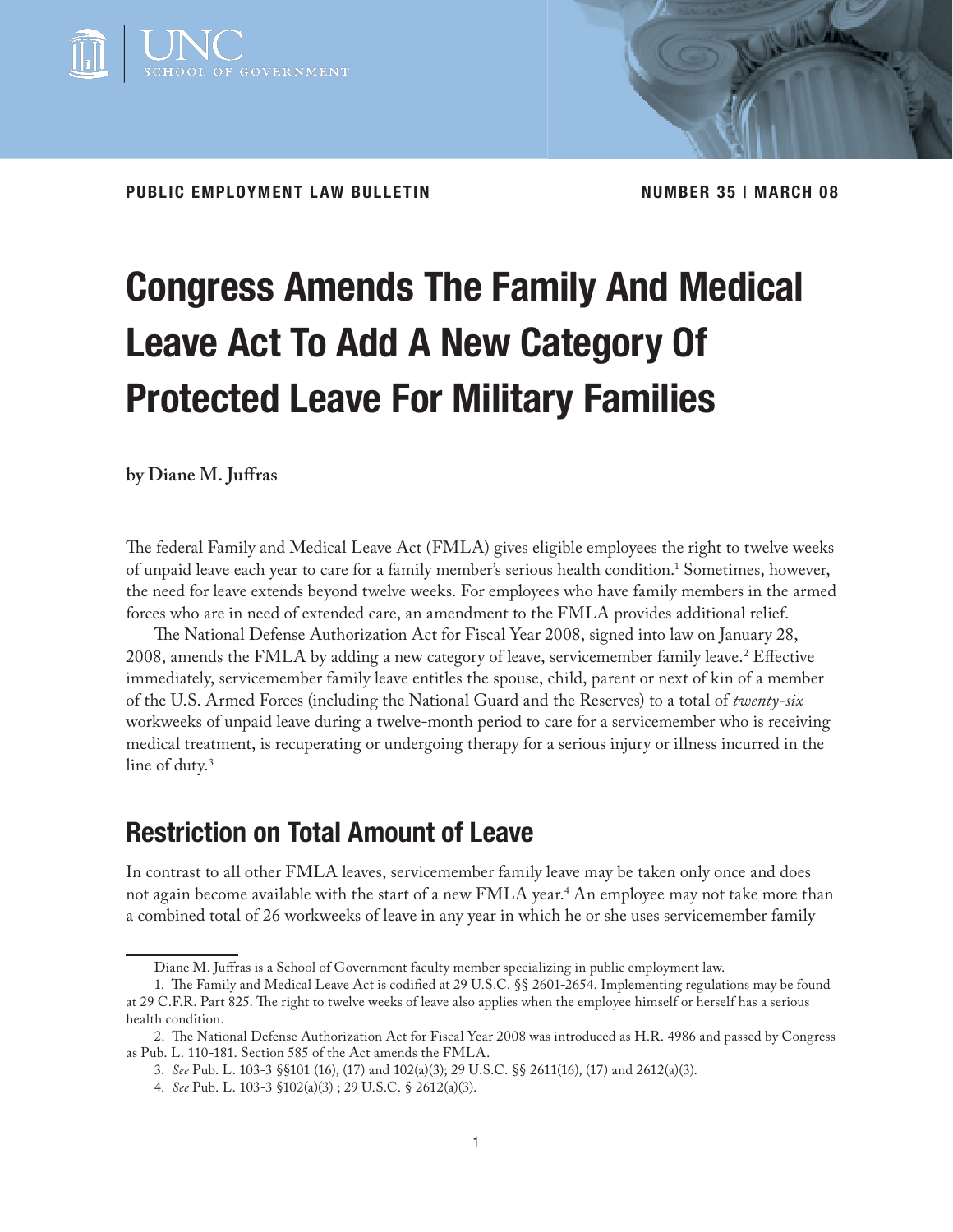leave. In other words, an employee who has used 26 weeks of servicemember family leave is not entitled to an additional 12 weeks of leave even if he or she develops a serious health condition later in the same year.<sup>5</sup>

# **Eligibility Requirements**

Servicemember family leave is a form of FMLA leave. Therefore, the same eligibility requirements apply to servicemember family leave as apply to all other FMLA leaves. To be eligible for servicemember family leave, as for all other forms of FMLA leave, an employee must have worked for the employer for a minimum of twelve months and must have worked at least 1,250 hours during the immediately preceding twelve-month period.6 In addition, the employee must work for an employer that has at least 50 employees in a 75-mile radius of the employee's workplace.7

## **Intermittent Leave**

Leave on a reduced leave schedule is available under servicemember family leave on the same terms as it is for all other FMLA leaves.<sup>8</sup>

## **Use of Paid Leave**

As is the case with other forms of FMLA leave, an employer may require or an employee may choose to use any accrued paid sick or vacation leave during the servicemember family leave as a way of turning unpaid FMLA leave into paid FMLA leave.<sup>9</sup>

# **Medical Certification**

An employer may require that a request for servicemember family leave be supported by a medical certification like that used for all other FMLA leaves. Requests for certification should be directed to the health care provider of the ill or injured servicemember.10

# **Exigency Leave**

The National Defense Authorization Act made one more change that is not yet effective. It added an additional circumstance giving rise to an entitlement to FMLA leave – "qualifying exigencies."

 <sup>5.</sup> *See* Pub. L. 103-3 §102(a)(4) ; 29 U.S.C. § 2612(a)(4).

 <sup>6.</sup> *See* Pub. L. 103-3§ 101(2)(A); 29 U.S.C. § 2611(2)(A).

 <sup>7.</sup> *See* Pub. L. 103-3§ 101(2)(B)(ii); 29 U.S.C. § 2611(2)(B)(ii).

 <sup>8.</sup> *See* Pub. L. 103-3§102(b)(1); 29 U.S.C. § 2612(b)(1).

 <sup>9.</sup> *See* Pub. L. 103-3§102(d)(1) and (2)(B) ; 29 U.S.C. § 2612(d)(1) and (2)(B).

<sup>10.</sup> *See* Pub. L. 103-3§103(a); 29 U.S.C. §2613(a).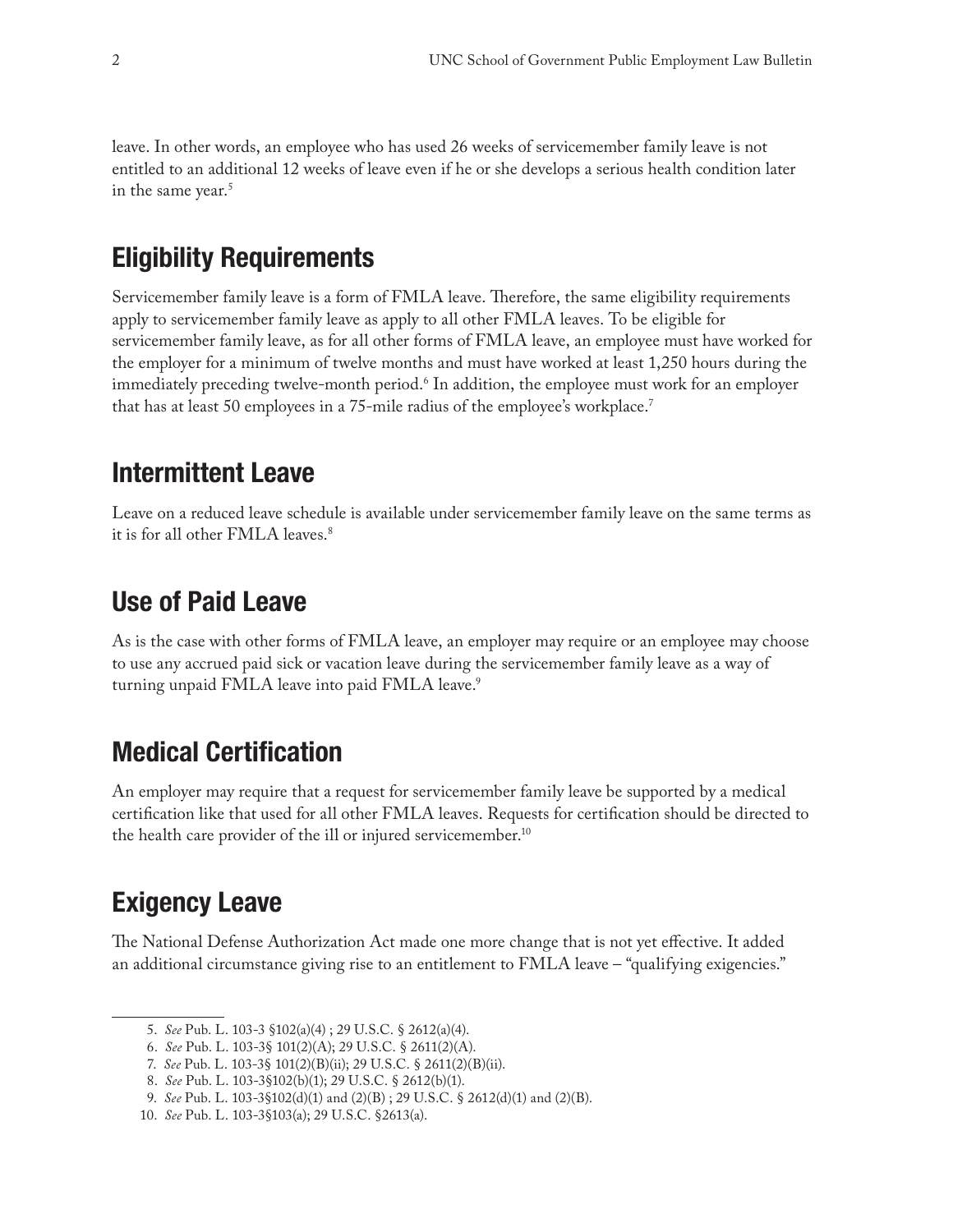Employees who have a spouse, child or parent on active duty in support of a military operation in which that servicemember may be involved in hostilities against an enemy force will be entitled to up to twelve weeks of leave for qualifying exigencies arising out of that operation. What is a "qualifying exigency?" The new law does not define the term but instructs the Secretary of Labor to issue regulations. As of the publication date of this Bulletin, the Secretary has not yet done so. Employee rights to exigeny leave will not be effective until regulations governing its use are issued by the Secretary of Labor.<sup>11</sup>

## **Practical Advice for Public Employers**

First, North Carolina public employers should amend their FMLA policies immediately to reflect employees' right to servicemember family leave. Employers should go to http://www.dol.gov/esa/ whd/fmla/NDAAAmndmnts.pdf to download an addition to the Department of Labor's approved FMLA posting notice that explains servicemember family leave.12 In the absence of any guidance from the U.S. Department of Labor to the contrary, employers should treat servicemember family leave requests as they would any other request for FMLA leave. Employers should respond orally within two business days after receiving the request. Employers must give employees a written response that details the employer's specific expectations and the employee's specific obligations during the period of FMLA leave. The written response must be given to an employee by the next regular payday following the request for leave.13 While employees are on servicemember family leave, whether paid or unpaid, employers must maintain their group health plan benefits on the same terms as if they were actively employed.14

Second, the human resources department—or other department with responsibility for administering the FMLA—should immediately begin educating supervisors about servicemember family leave. Employees frequently approach their immediate supervisors first when they need to take leave. It is imperative that supervisors respond appropriately to such requests and inform the department in charge of administering FMLA leave of an employee request, so that the employer may make its response within the required timeframe.

Finally, employers should periodically check the Department of Labor's website for updates on the use of qualifying exigency leave. The website URL is http://www.dol.gov/esa/whd/fmla/ NDAA\_fmla.htm.

<sup>11.</sup> See Pub. L. 103-3§102(a)(1)(E) ; 29 U.S.C. § 2612(a)(1)(E).

<sup>12.</sup> As of the publication date of this Bulletin, the Department of Labor has not yet made changes to its medical certification form (available at http://www.dol.gov/esa/regs/compliance/whd/fmla/wh380.pdf) to reflect the addition of servicemember family leave to the FMLA.

<sup>13.</sup> See 29 C.F.R. §§ 825.208 and 825.301.

<sup>14.</sup> See 29 C.F.R. § 825.209(a).